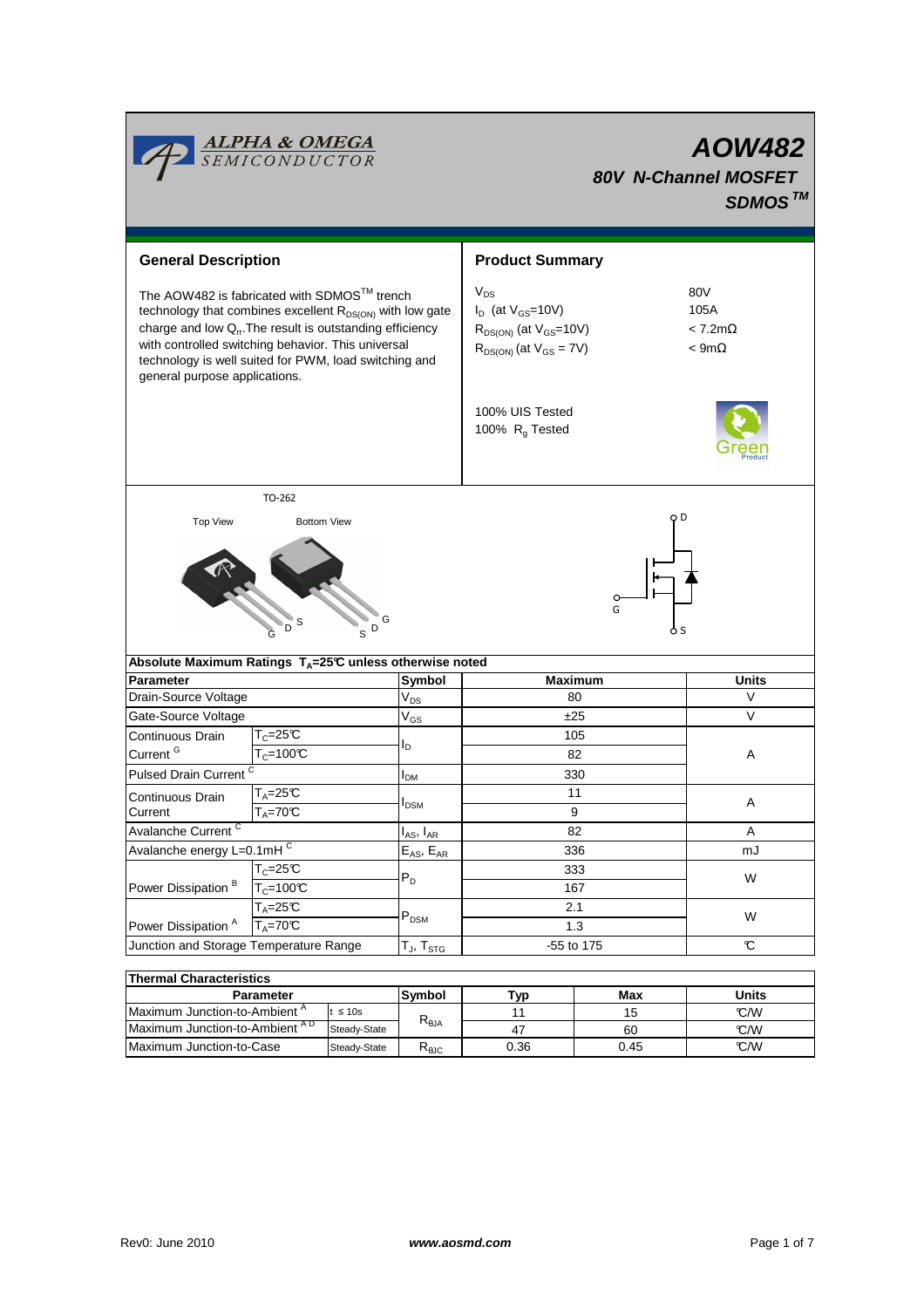#### **Electrical Characteristics (TJ=25°C unless otherwise noted)**

| Symbol                     | <b>Parameter</b>                                   | <b>Conditions</b>                                                               |                    |      | <b>Typ</b>   | Max       | <b>Units</b> |  |
|----------------------------|----------------------------------------------------|---------------------------------------------------------------------------------|--------------------|------|--------------|-----------|--------------|--|
| <b>STATIC PARAMETERS</b>   |                                                    |                                                                                 |                    |      |              |           |              |  |
| <b>BV<sub>DSS</sub></b>    | Drain-Source Breakdown Voltage                     | $I_D = 250 \mu A$ , $V_{GS} = 0V$                                               |                    | 80   |              |           | V            |  |
| $I_{DSS}$                  | Zero Gate Voltage Drain Current                    | $V_{DS}$ =80V, $V_{GS}$ =0V                                                     |                    |      |              | 10        | μA           |  |
|                            |                                                    |                                                                                 | $T_J = 55C$        |      |              | 50        |              |  |
| $I_{GS}$                   | Gate-Body leakage current                          | $V_{DS}$ =0V, $V_{GS}$ = ±25V                                                   |                    |      |              | 100       | nA           |  |
| $V_{GS(th)}$               | Gate Threshold Voltage                             | $V_{DS} = V_{GS} I_D = 250 \mu A$                                               |                    | 2.5  | 3.1          | 3.7       | $\vee$       |  |
| $I_{D(ON)}$                | On state drain current                             | $V_{GS}$ =10V, $V_{DS}$ =5V                                                     |                    | 330  |              |           | A            |  |
| $R_{DS(ON)}$               | Static Drain-Source On-Resistance                  | $V_{GS}$ =10V, $I_{D}$ =20A                                                     |                    |      | 5.9          | 7.2       | $m\Omega$    |  |
|                            |                                                    |                                                                                 | $T_{\rm J}$ =125°C |      | 11           | 13        |              |  |
|                            |                                                    | $V_{GS}$ =7V, $I_{D}$ =20A                                                      |                    |      |              |           |              |  |
|                            |                                                    |                                                                                 |                    | 6.8  | 9            | $m\Omega$ |              |  |
| $g_{FS}$                   | <b>Forward Transconductance</b>                    | $V_{DS}$ =5V, $I_D$ =20A                                                        |                    | 50   |              | S         |              |  |
| $V_{SD}$                   | Diode Forward Voltage                              | $IS=1A, VGS=0V$                                                                 |                    | 0.64 | $\mathbf{1}$ | $\vee$    |              |  |
| $I_{\rm S}$                | Maximum Body-Diode Continuous Current <sup>G</sup> |                                                                                 |                    |      |              | 105       | A            |  |
|                            | <b>DYNAMIC PARAMETERS</b>                          |                                                                                 |                    |      |              |           |              |  |
| $C_{\text{iss}}$           | Input Capacitance                                  | $V_{GS}$ =0V, $V_{DS}$ =40V, f=1MHz                                             |                    | 3240 | 4054         | 4870      | pF           |  |
| $C_{\rm oss}$              | Output Capacitance                                 |                                                                                 |                    | 320  | 458          | 600       | pF           |  |
| $C_{\text{rss}}$           | Reverse Transfer Capacitance                       |                                                                                 |                    | 95   | 160          | 225       | рF           |  |
| R <sub>g</sub>             | Gate resistance                                    | $V_{GS}$ =0V, $V_{DS}$ =0V, f=1MHz                                              |                    | 0.2  | 0.45         | 0.7       | $\Omega$     |  |
|                            | <b>SWITCHING PARAMETERS</b>                        |                                                                                 |                    |      |              |           |              |  |
| $Q_g(10V)$                 | <b>Total Gate Charge</b>                           | $V_{GS}$ =10V, $V_{DS}$ =40V, $I_{D}$ =20A                                      |                    | 53   | 66.8         | 81        | nC           |  |
| $\mathsf{Q}_{\text{gs}}$   | Gate Source Charge                                 |                                                                                 |                    | 16   | 20.8         | 25        | nC           |  |
| $\mathsf{Q}_{\mathsf{gd}}$ | Gate Drain Charge                                  |                                                                                 |                    | 12   | 20.2         | 30        | nC           |  |
| $t_{D(0n)}$                | Turn-On DelayTime                                  |                                                                                 |                    |      | 26           |           | ns           |  |
| $\mathsf{t}_\mathsf{r}$    | Turn-On Rise Time                                  | $V_{GS}$ =10V, $V_{DS}$ =40V, R <sub>L</sub> =2Ω,<br>$R_{\text{GEN}} = 3\Omega$ |                    |      | 18           |           | ns           |  |
| $t_{D(off)}$               | Turn-Off DelayTime                                 |                                                                                 |                    |      | 48           |           | ns           |  |
| $\mathbf{t}_\text{f}$      | <b>Turn-Off Fall Time</b>                          |                                                                                 |                    |      | 21           |           | ns           |  |
| $t_{rr}$                   | Body Diode Reverse Recovery Time                   | $I_F = 20A$ , dl/dt=500A/ $\mu$ s                                               |                    | 18   | 26           | 34        | ns           |  |
| $Q_{rr}$                   | Body Diode Reverse Recovery Charge                 | $IF=20A$ , dl/dt=500A/us                                                        |                    | 75   | 108          | 140       | nC           |  |

A. The value of R<sub>θJA</sub> is measured with the device mounted on 1in<sup>2</sup> FR-4 board with 2oz. Copper, in a still air environment with T<sub>A</sub> =25°C. The Power dissipation P<sub>DSM</sub> is based on R  $_{\text{BJA}}$  and the maximum allowed junction temperature of 150°C. The value in any given application depends on the user's specific board design, and the maximum temperature of 175°C may be used if the PCB allows it.

B. The power dissipation  $P_D$  is based on  $T_{J(MAY)}$ =175°C, using junction-to-case thermal resistance, and is more useful in setting the upper

dissipation limit for cases where additional heatsinking is used.

C. Repetitive rating, pulse width limited by junction temperature  $T_{J(MAX)}$ =175°C. Ratings are based on low frequency and duty cycles to keep initial  $T_1 = 25$ °C.

D. The  $R_{\theta JA}$  is the sum of the thermal impedence from junction to case  $R_{\theta JC}$  and case to ambient.

E. The static characteristics in Figures 1 to 6 are obtained using <300µs pulses, duty cycle 0.5% max.

F. These curves are based on the junction-to-case thermal impedence which is measured with the device mounted to a large heatsink, assuming a maximum junction temperature of  $T_{J(MAX)}$ =175°C. The SOA curve provides a single pulse ratin g.

G. The maximum current rating is package limited.

H. These tests are performed with the device mounted on 1 in<sup>2</sup> FR-4 board with 2oz. Copper, in a still air environment with T<sub>A</sub>=25°C.

THIS PRODUCT HAS BEEN DESIGNED AND QUALIFIED FOR THE CONSUMER MARKET. APPLICATIONS OR USES AS CRITICAL COMPONENTS IN LIFE SUPPORT DEVICES OR SYSTEMS ARE NOT AUTHORIZED. AOS DOES NOT ASSUME ANY LIABILITY ARISING OUT OF SUCH APPLICATIONS OR USES OF ITS PRODUCTS. AOS RESERVES THE RIGHT TO IMPROVE PRODUCT DESIGN, FUNCTIONS AND RELIABILITY WITHOUT NOTICE.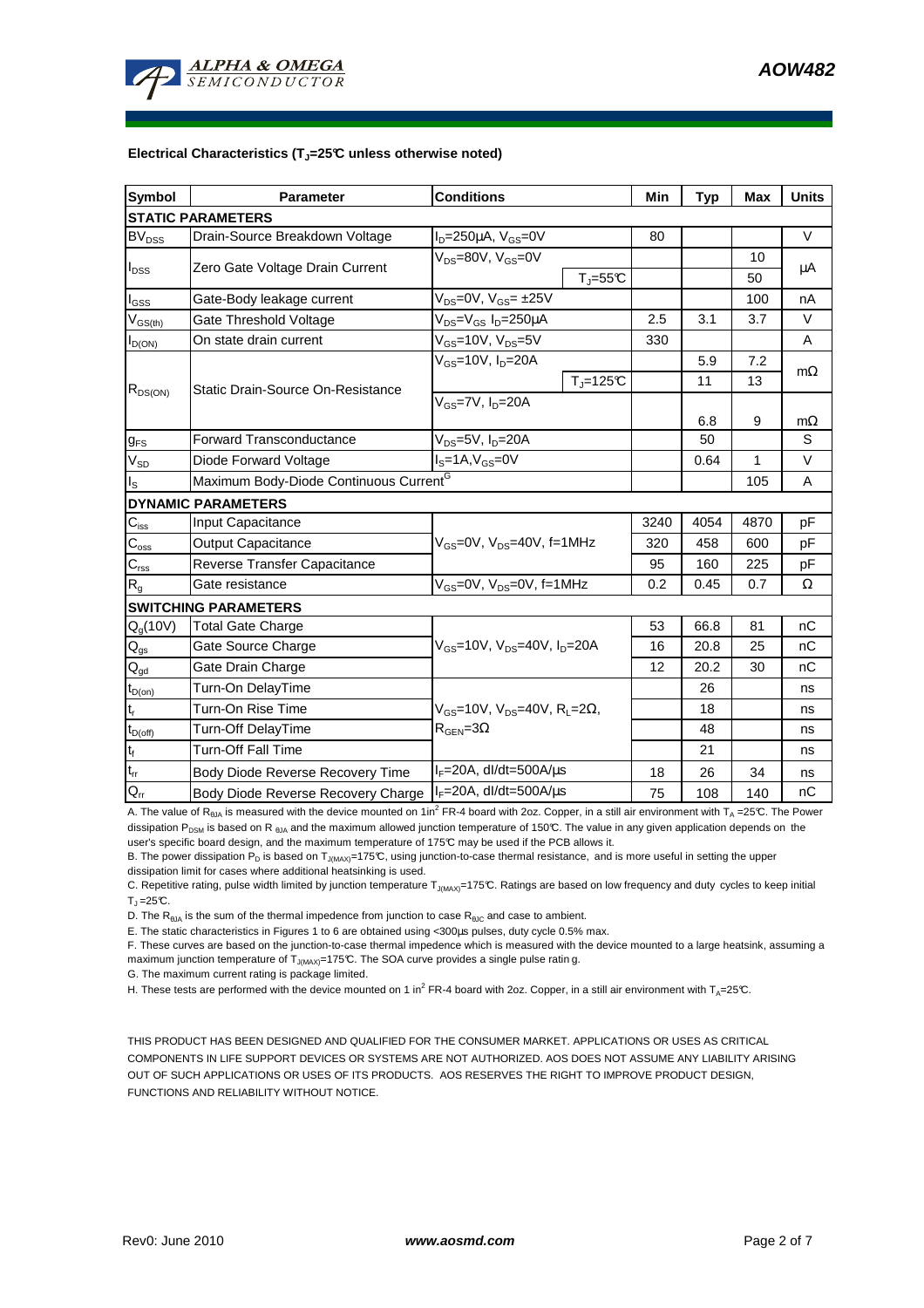

# **TYPICAL ELECTRICAL AND THERMAL CHARACTERISTICS**

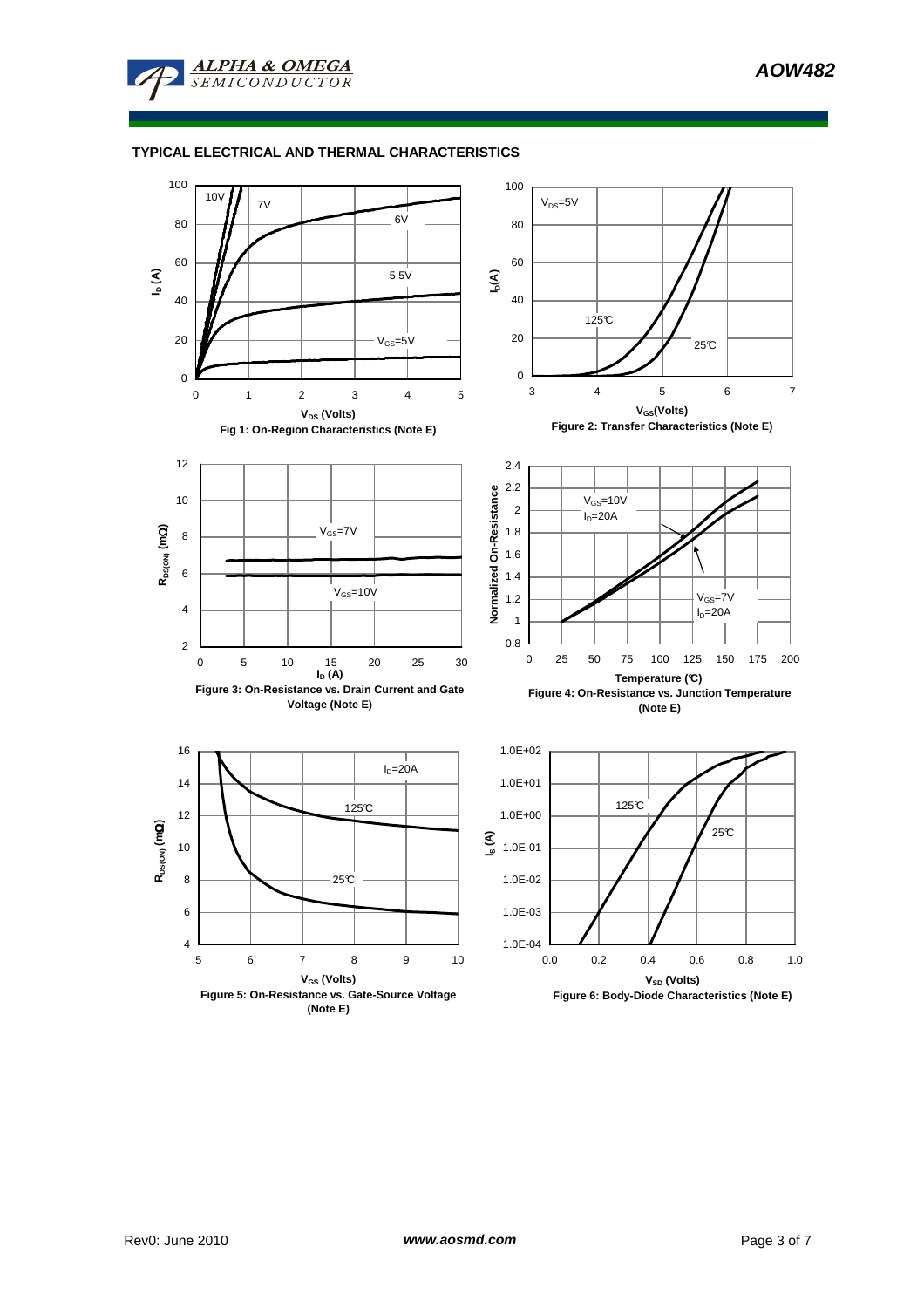

### **TYPICAL ELECTRICAL AND THERMAL CHARACTERISTICS**



**Figure 11: Normalized Maximum Transient Thermal Impedance (Note F)**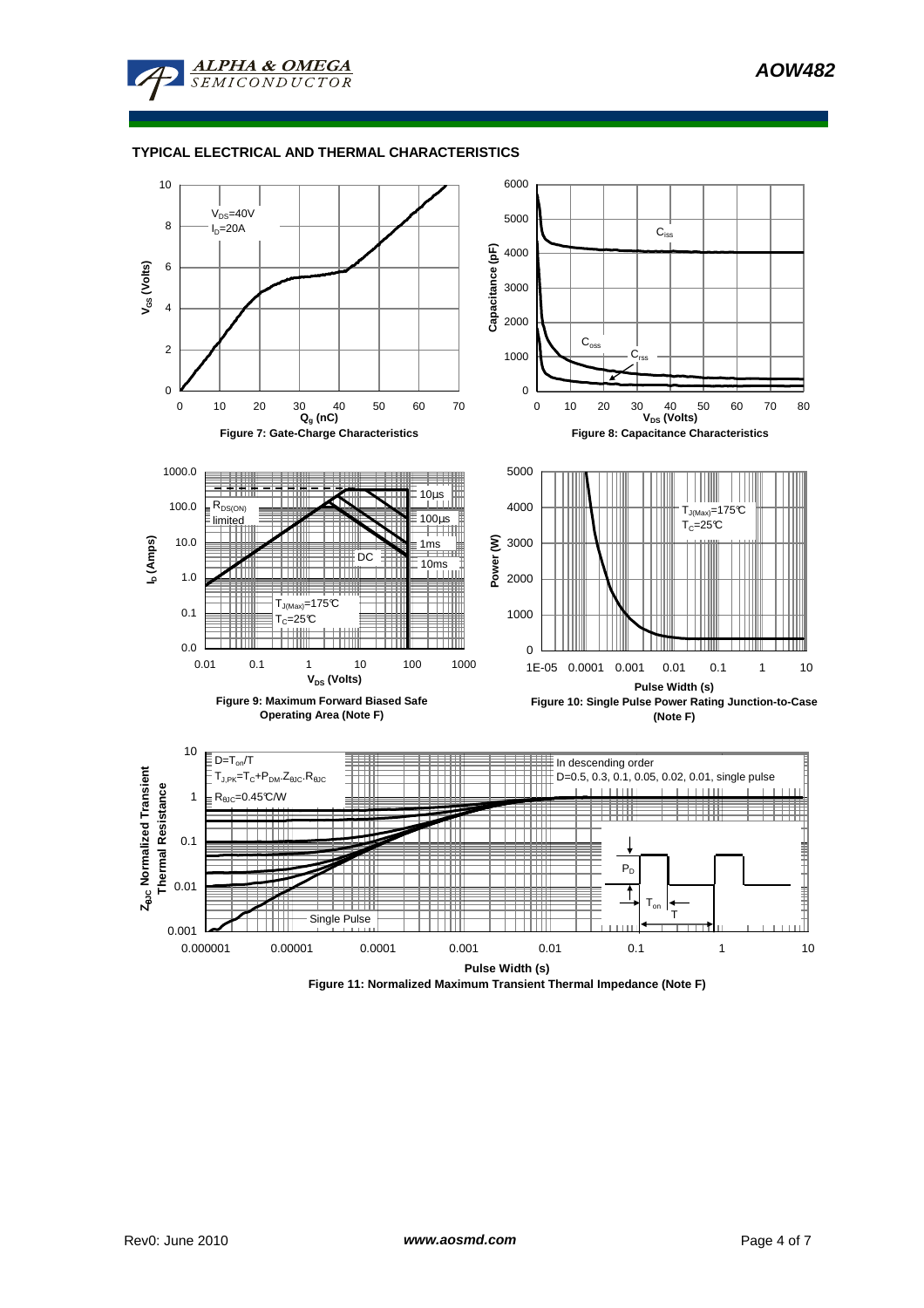**AOW482**

### **TYPICAL ELECTRICAL AND THERMAL CHARACTERISTICS**

**ALPHA & OMEGA** 

 $SEM$ 



**Figure 16: Normalized Maximum Transient Thermal Impedance (Note H)**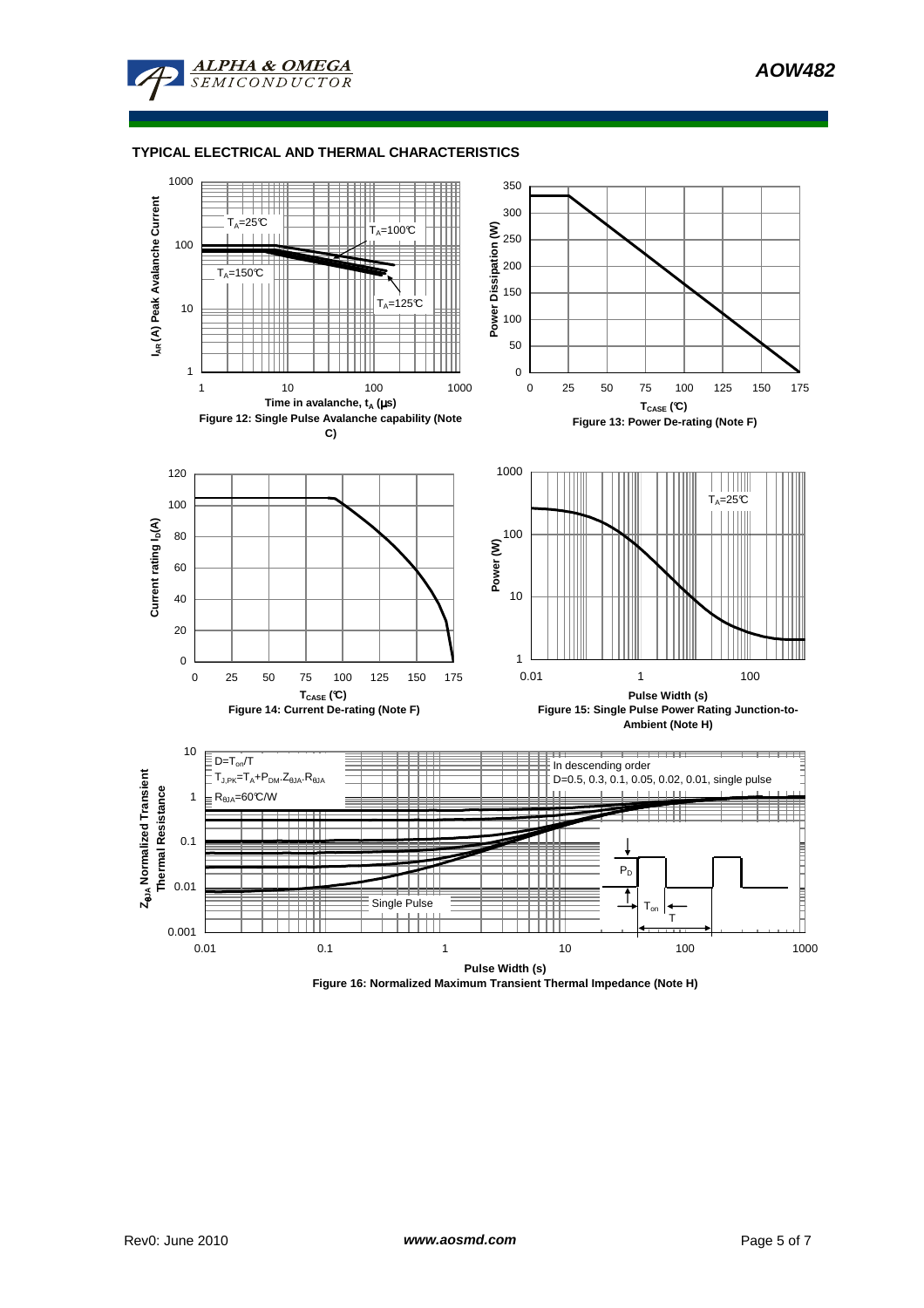

**ALPHA & OMEGA SEMICONDUCTOR**